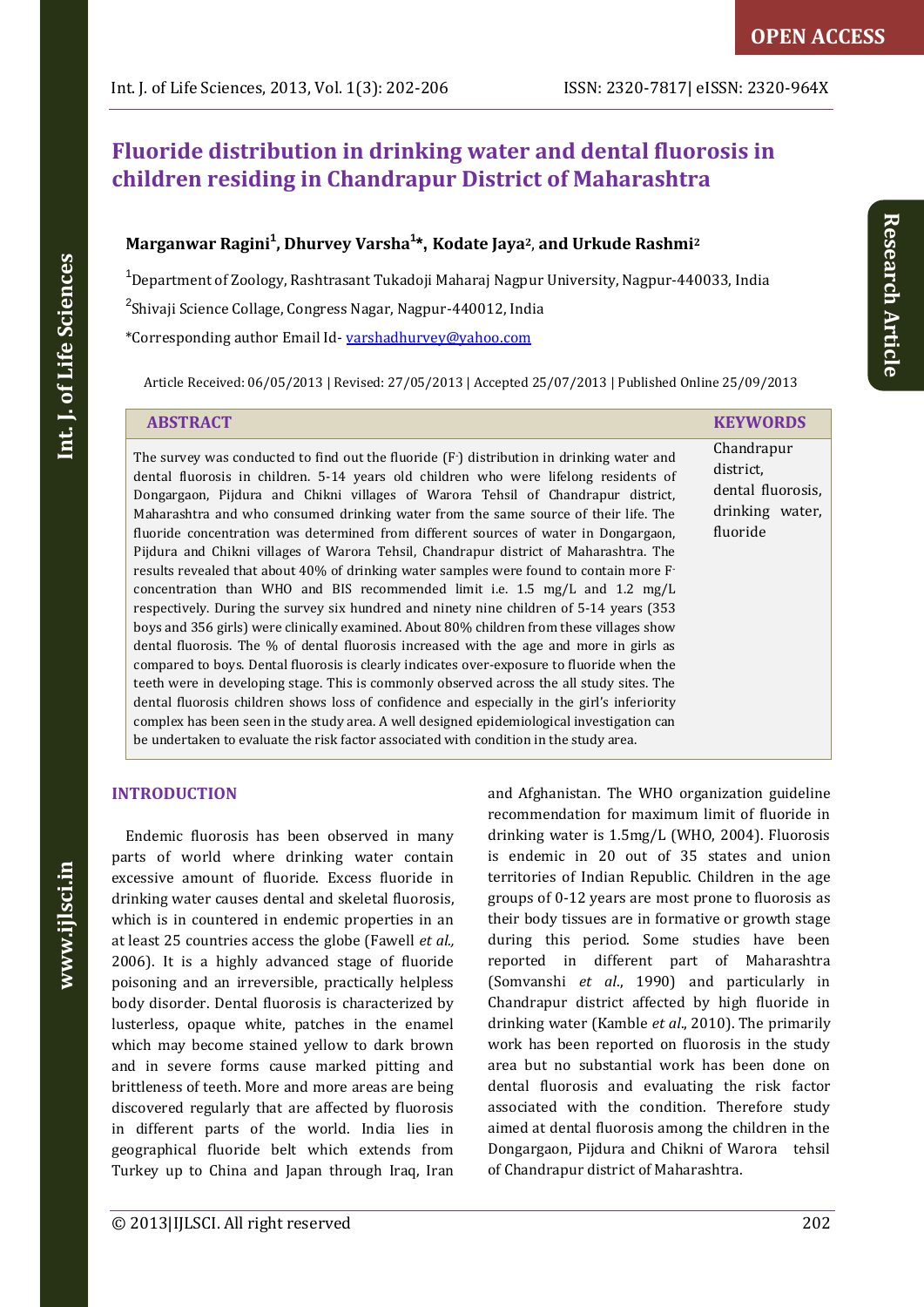#### **MATERIALS AND METHODS**

#### **Research and study design:**

**Study area**: Warora Tehsil, Chandrapur district, Maharashtra. We had selected villages that affected by fluoride in groundwater and where there is significant occurrence of fluorosis. An unpublished report indicating that the area was endemic dental fluorosis. Majority of people in study area belong to low socio economic class. Dongargaon, Pijdura, Chikni villages are the most affected by fluorosis. These villages are located at Western part of the Chandrapur district. It is about 70 km away from the Chandrapur city.

#### **Source of data**

Data was collected from the 5-14 years old children who were lifelong residents of Dongargaon, Pijdura and Chikni villages of Warora tehsil of Chandrapur district, Maharashtra and who consumed drinking water from the same source of their life. Ethical permission was taken from Departmental Ethics Committee before start the study. Written consent was taken from respective parents of the children for examination. Data was collected, through, interview and clinical examination. A door to door survey with face to face interview was carried out to find out the natural history of fluorosis. The information collected was entered in pre- coded questionnaires. The survey is carried out for problem causes due to high fluoride concentration in drinking water which cause dental fluorosis in children.

Apart from the survey of Dental fluorosis, 15 water samples were collected at different location and area from both sources i.e. bore wells and dug wells respectively (Table 1). Samples were analyzed in laboratory for fluoride concentration (Table 1). The fluoride content in the ground water samples was determined by the "SPANDS" methods. The fluoride concentration was

determined by employing standard methods of APHA (2005).

## **RESULTS**

The fluoride content in drinking water samples from various sources in the study area has been shown in table-1. The result shown that about 40% of drinking water samples were more than 1.5 mg/L of F concentration and 60% in the range of 0.5-1.5 mg/L. Permissible limit for F- concentration is 1-1.5 ppm and 1.2 ppm according to WHO (2004) and BIS (2003) respectively.

|  |                                           |  | Table 1- Distribution of F concentration in |  |
|--|-------------------------------------------|--|---------------------------------------------|--|
|  | different sources of water in study area. |  |                                             |  |

| Sr. | Name of    | Sources of              | 'F'Conc. |
|-----|------------|-------------------------|----------|
| no. | villages   | water                   | (mg/l)   |
| 1.  | Dongargaon | Fluoride mine           | 4.66     |
| 2.  | Dongargaon | Defluoridation<br>plant | 2.26     |
| 3.  | Dongargaon | Dug well                | 0.53     |
| 4.  | Dongargaon | Bore well               | 5.00     |
| 5.  | Dongargaon | Bore well               | 1.4      |
| 6.  | Pijdura    | Bore well               | 1.06     |
| 7.  | Pijdura    | Dug well                | 0.8      |
| 8.  | Pijdura    | Bore well               | 1.6      |
| 9.  | Pijdura    | Bore well               | 2.12     |
| 10. | Pijdura    | Bore well               | 2.26     |
| 11. | Chikni     | Bore well               | 0.93     |
| 12. | Chikni     | Dug well                | 0.80     |
| 13. | Chikni     | Bore well               | 0.73     |
| 14. | Chikni     | Dug well                | 1.26     |
| 15. | Chikni     | Bore well               | 1.86     |

Total 699 childrens were examined in this study from Dongargaon (247), Pijdura (170) and Chikni (282) villages of Warora tehsil, among them 353(50.5%) boys and 356(50.9%) were girls. According to age wise division 71 (45 boys and 26 girls) belonging to the age group 5-7 years, 213 (103 boys and 110 girls) and 415 (205 boys and 210 girls) to the age group of 8-10 years and 11-14 years respectively (Table 2).

| Table -2: Distribution of the children according to age group and sex |  |  |  |
|-----------------------------------------------------------------------|--|--|--|
|-----------------------------------------------------------------------|--|--|--|

| Sr.<br>Age |              | <b>Sex distribution</b> |       | <b>Dongargaon</b> |       | Pijdura     |       | Chikni      |       |
|------------|--------------|-------------------------|-------|-------------------|-------|-------------|-------|-------------|-------|
| no.        | distribution | <b>Boys</b>             | Girls | <b>Boys</b>       | Girls | <b>Boys</b> | Girls | <b>Boys</b> | Girls |
| 1.         | $5-7$ yrs    | 45                      | 26    | 15                | 9     | 9           | 15    | 21          | 12    |
| 2.         | $8-10$ yrs   | 103                     | 110   | 36                | 26    | 22          | 27    | 45          | 57    |
| 3.         | $11-14$ yrs  | 205                     | 210   | 81                | 80    | 42          | 55    | 82          | 75    |
| 4.         | Total        | 353                     | 356   | 132               | 115   | 73          | 97    | 148         | 144   |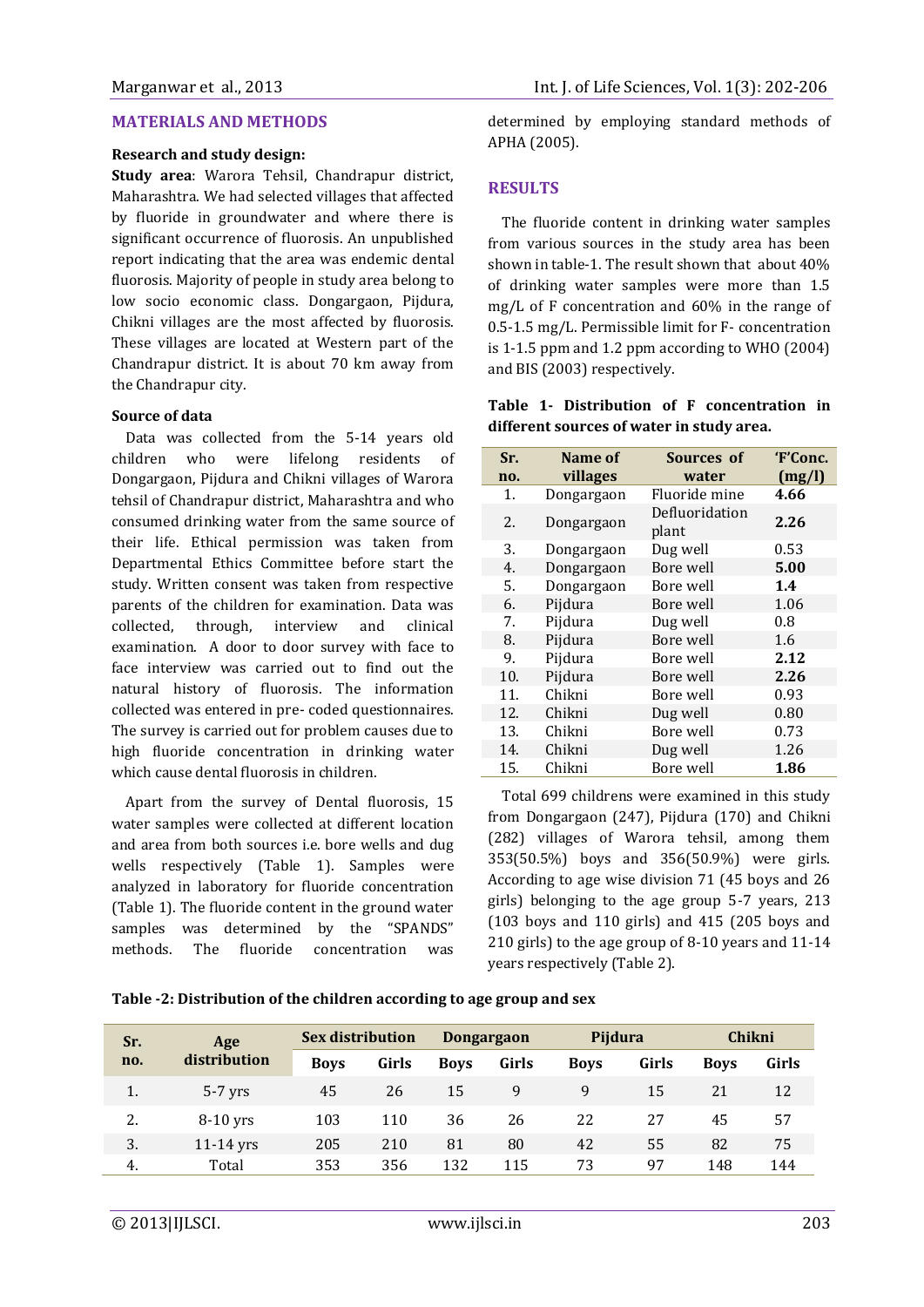| Table -5. Symptoms of Defital huorosis among 5-14 years old children |                           |                                                          |                  |  |  |  |
|----------------------------------------------------------------------|---------------------------|----------------------------------------------------------|------------------|--|--|--|
| <b>Variables</b>                                                     | <b>Number of Children</b> |                                                          |                  |  |  |  |
|                                                                      | Examined                  | Affected                                                 | Dental fluorosis |  |  |  |
| Gender*                                                              |                           |                                                          |                  |  |  |  |
| <b>Boys</b>                                                          | 353                       | 266                                                      | 75%              |  |  |  |
| Girls                                                                | 356                       | 300                                                      | 84%              |  |  |  |
| Age group#                                                           |                           |                                                          |                  |  |  |  |
| $5 - 7$                                                              | 71                        | 45                                                       | 63.3%            |  |  |  |
| $8 - 10$                                                             | 213                       | 171                                                      | 80%              |  |  |  |
| $11 - 14$                                                            | 415                       | 350                                                      | 84%              |  |  |  |
| <b>Total</b>                                                         | 699                       | 566                                                      | 80%              |  |  |  |
|                                                                      |                           | $\frac{\mu}{\mu}$ 2 4 7 9 7 10 $\mu$ 0 0 0 0 0 1 4 $\mu$ |                  |  |  |  |

 **Table -3: Symptoms of Dental fluorosis among 5-14 years old children** 

*\*χ <sup>2</sup> =* 8.750*,* df *=* 1*,* p*<* 0.001*; #χ <sup>2</sup> =*17.37*,* df*=* 2*,* p*<* 0.0001





**Fig.-3 Moderate dental fluorosis Fig.-4 Severe dental fluorosis**



**Fig.-1 Normal teeth Fig.-2 Mild dental fluorosis**



About 80% (566) children from these villages show different grades like mild, moderate and severe dental fluorosis (Fig. 1- 4). The highest rate of dental fluorosis observed in the age group of 11- 14years (84.3%), 8-10 years (80%) and 5-7 years (63.3%) as well as it is increased with increased in age (p< 0.0001 ) shown in Table-3. The rate of dental fluorosis was more in girls (84%) as compared to boys (75%) which found to be statistically significant by  $\chi^2$ test (p < 0.001) shown in Table -3.

## **DISCUSSION**

The fluoride concentration in groundwater of some villages of Haryana varied from 0.3-6.9 ppm causing dental fluorosis among the people especially children of these villages (Meenakshi, *et al.,* 2004). The present study was reported the similar finding on fluoride concentrations in Dongargaon, Pijdura and Chikni villages of Warora tehsil ranged from 0.53-5 ppm. causing dental fluorosis among the children.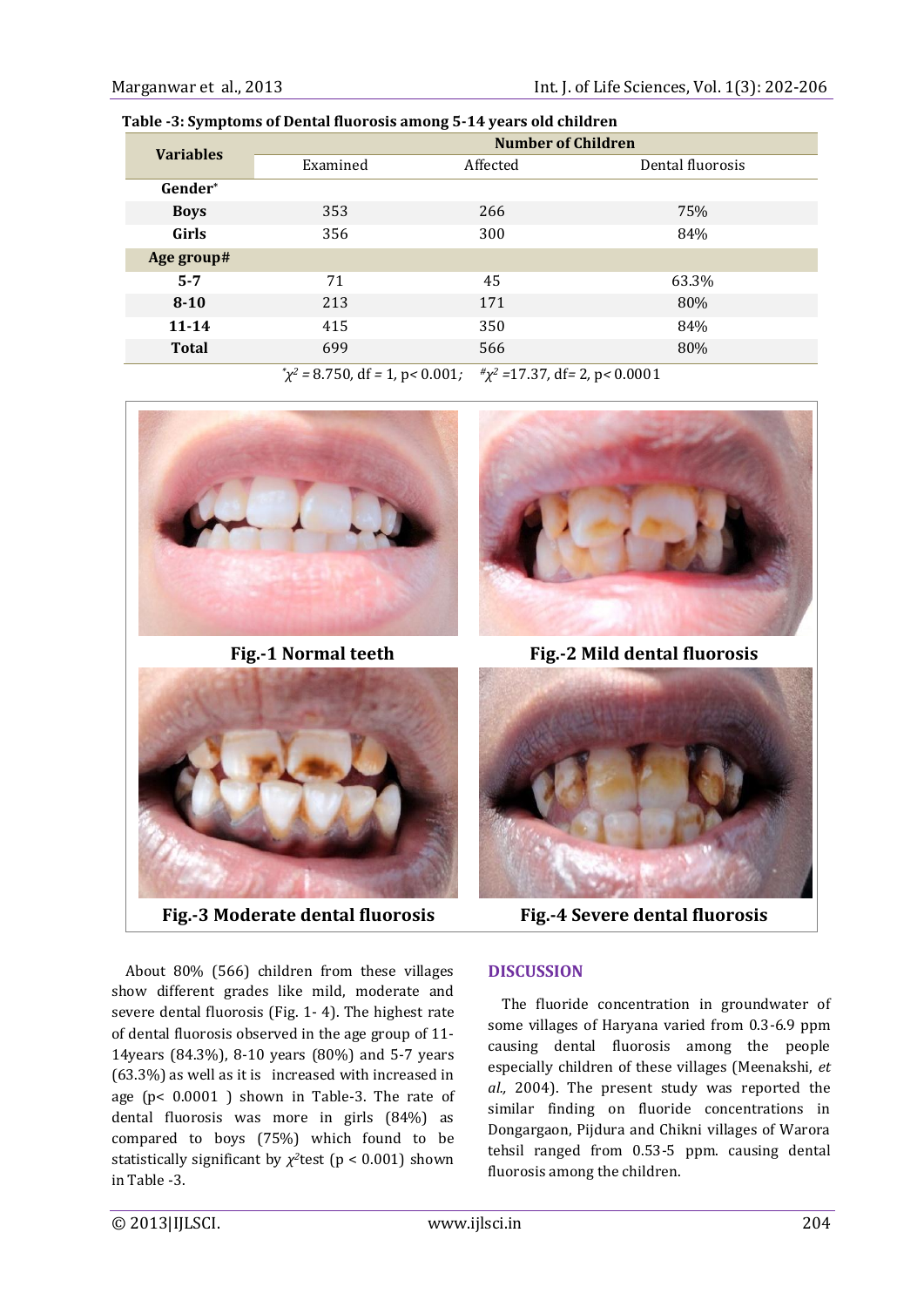On the basis of clinical symptoms, the dental fluorosis was observed with the various grades of discolouration of teeth ranging from chalky white to yellow and brown with pitting. This differences being attributed of fluoride content of drinking water. Similar findings were reported by Susheela A. K. (2005). In the present survey it was seen that the dental fluorosis in children has been found 80% at the range of 0.53-5mg/L. of fluoride concentrations in drinking water. Similar observation was made in Maxico 81% (Medina-Solis *et al.,* 2008 ) and close to this finding in Iran 86% (Ramezani *et al.,*2004) and Bagalghat district of Karnataka 77% (Bharti *et al.,*2005) respectively. Sudhir *et al.,* (2009) and Manji *et al*,.(1986)was recorded 100 % dental fluorosis among the children of 5-14years age groups in Nalgonda district of Andhra Pradesh and Kenya, in contrast low dental fluorosis rate 30.6% in Nalgonda district of A.P. was reported by Nirgude *et al.,*(2010).

The % of dental fluorosis was seen more in girls (84%) as compared to boys (75%) and this association was also found to be statistically significant by  $\chi^2$  test (p < 0.001). The similar result was reported by Nirgude *et al.,*(2010) in Nalgonda district of Andhra Pradesh. The differences between in age groups were significant and increased with the age was found to be statistically significant by  $\chi^2$  test ( $p < 0.0001$ ). The similar result was reported in Brabanki district Uttar Pradesh by Singh *et al.,*(2011).

### **CONCLUSION**

In the present study, it can be concluded that children of Dongargaon, Pijdura and Chikni villages of Warora Tehsil consuming water more than 1.5 ppm of fluoride ranges from 0.53-5ppm are suffering from dental fluorosis. This study establishes relationship between the fluoride levels in drinking water and dental fluorosis. Major symptoms of dental fluorosis from study area included lack of luster and browning colour of teeth. This is commonly observed that dental fluorosis results in the loss of confidence among the students especially in girls. Practical training, workshop etc for health staff, low cost water treatment technologies and health education to people will help in mitigating the problem of dental fluorosis.

#### **ACKNOWLEDGMENT**

Authors are thankful to children and parents for their support, Sarapanch of the villages for providing facilities and University Grant Commission for providing funds.

### **REFERENCES**

- APHA (2005) Standard methods for the examination of water and waste water. American Public Health Association, Water Pollution Control Federation, Washington D.C., 20<sup>th</sup> edition, 10-161.
- Bharti P, Kubakaddi A, Rao M and Naik R (2005) Clinical Symptoms of Dental and Skeletal Fluorosis in Gadag and Bagalghat district of Karnataka. *J. Hum. Ecol.*, 18(2):105-107.
- BIS (2003) Indian standard drinking water specifications (First revision: incorporating Amnedement No. 1, January 1993 and Amendment No. 2, September 2003), IS10500:1991, Edition 2.2, Bureau of Indian Standards, New Delhi, India.
- Fawell J, Bailey K, Dahi E, Fewtrell L and Magara Y (2006) Fluoride in Drinking Water. WHO drinking- water quality service. London. *Human Health Effect*, 29-35
- Kamble RK and Chandekar AV (2010) Groundwater fluoride in Rajura Tehsil in Chandrapur District, Maharashtra. *Indian J. Environmental Protection*, 30(10): 823-831.
- Manji F, Baelum V and Fejerskow O (1986) Dental fluorosis in an area of Kenya with 2 ppm fluoride in the drinking water. *J. Dent Res.*, 65:659-662.
- Medina-Solis CE, Pontigo Loyola, AP, Maupome G, Lamadrid Figueroa, H, Loyola- Rodriguez JP, Hernandez-Romano J and Marquez-Corona ML (2008) Dental fluorosis prevalence and severity using Dean's Index based on six teeth and on 28 teeth. *Clin Oral Invest.*, 12:197-202.
- Meenakshi Garg, Kavita VK, Renuka and Malik A (2004) Groundwater quality in some villages of Haryana, India: focus on fluoride and fluorosis. *Journal of Hazardous Material* 10:685-97.
- Nirgude A, Saiprasad GS, Naik PR and Mohanty S (2010) An Epidemological study on fluorosis in an urban slum area of Nalgonda, Andhra Pradesh, India. *Indian Journal of Public Health* 54 (4): 194-196.
- Ramezani GHH, Valaei N and Eikani H (2004) Prevalence of DMFT and fluorosis in the students of Dayer city (Iran). *J Indian Soc Pedo Dent*., 22(2):49-53.
- Singh M, Saini A, Saimbi CS and Bajpai AK (2011) Prevalence of Dental Fluorosis in 5-14 years old school children in rural area of the Barabanki